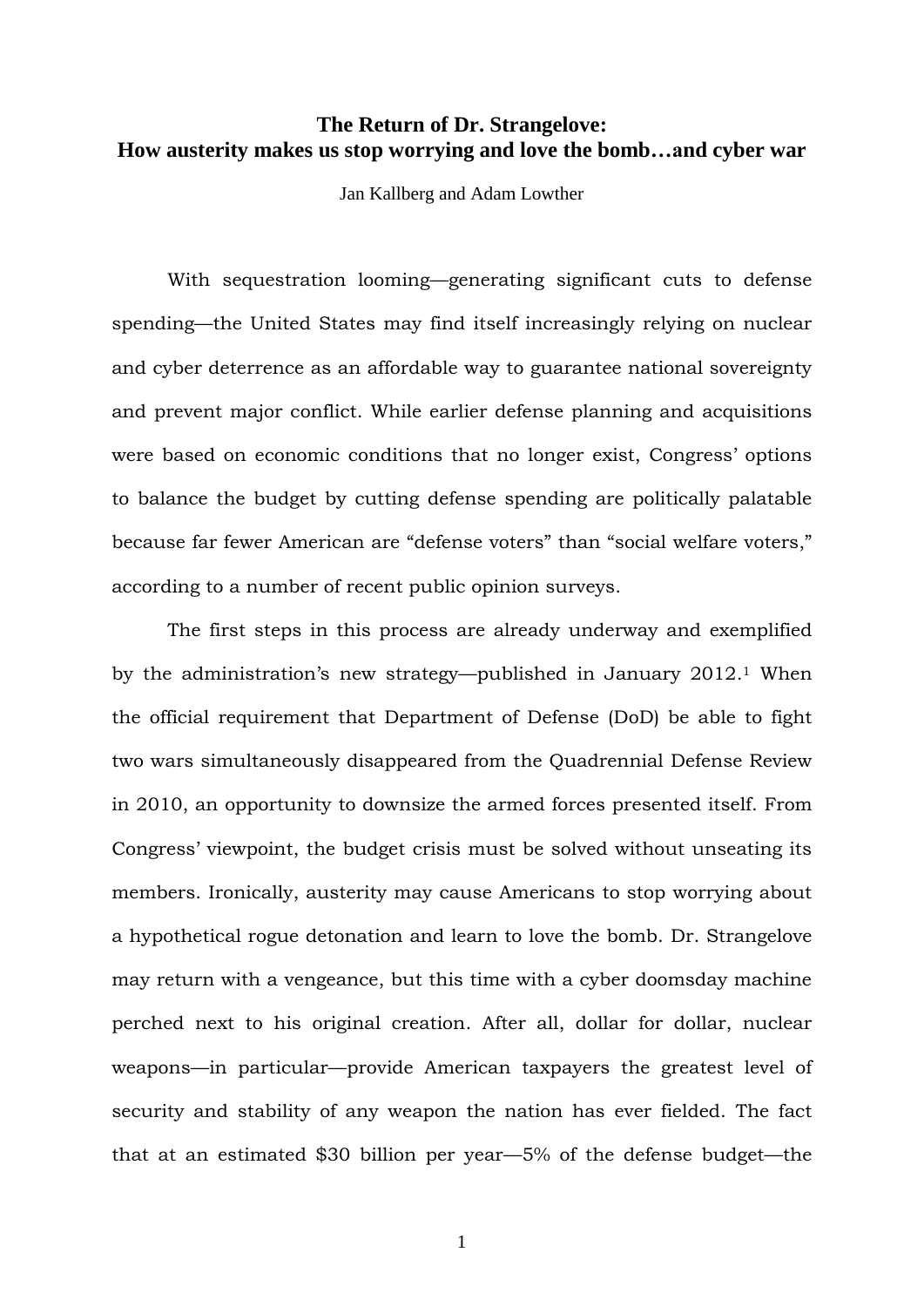nuclear arsenal is cheap, may spur Congress to take a pragmatic position toward the nation's most power military capabilities and support an effective nuclear deterrent along with the development of devastating cyber capabilites.

Some in the scientific community argue that this perspective is unrealistic. Politics, being what they are, is all about getting elected; complex strategic concepts offer little comfort during a tough reelection fight. With Congress having a number of incumbents whose constituencies loathe the thought of cuts to Medicare, Medicaid, Veterans' benefits, and Social Security, taking greater risks in national security is a more tangible option. As the nation borrows over \$1 trillion per year—roughly 30% of the federal budget—the quest to balance the budget is impossible without dramatic spending cuts—given the unacceptability of tax increases.

The nation's deficit crisis may soon turn the United States' geopolitical posture from one that is—ideologically—based on global interventionism to one more akin to defense non-intervention. While international trade will continue and expand, the United States may cease to be a shining city upon a hill and the global policeman. It is somewhat paradoxical that after the country demonstrated overwhelming conventional superiority in the last two wars—Afghanistan and Iraq—the cost of that capability may lead to a renaissance of nuclear deterrence and the development of cyber deterrence as a strategic policy. In comparison to large conventional forces and their decades of veteran's benefits that follow, the nuclear arsenal is far more affordable over the long term. Cyber is also more cost effective when it comes to R & D and expensive acquisition programs. And while a sudden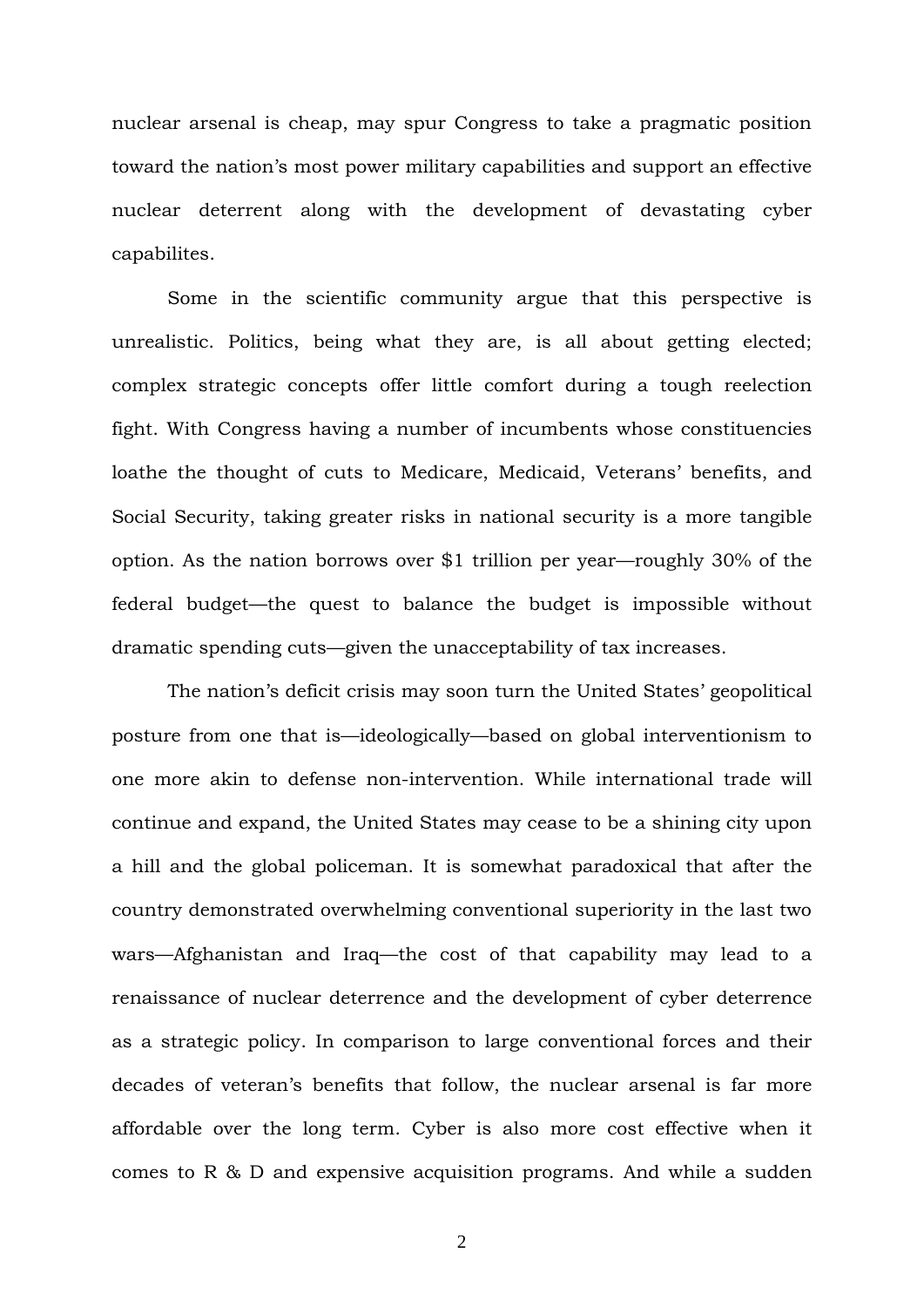retrenchment by the hegemon is destabilizing for the international political system, a commitment to the nation's nuclear umbrella can play the role it was designed to play and promote stability. 2

With a per-unit price of about \$4 billion, a new Ohio-class-replacing nuclear ballistic missile submarine (SSBN-X) can produce strategic deterrence for less than an army division of 10,000 career soldiers whose compensation―with pensions and benefits―continues for an additional 40 years after these soldiers have served. A key policy driver in coming years may prove to be the limited costs of upgrading and maintaining existing nuclear weapons when a cash-strapped federal government seeks to reduce the deficit. Maintaining and upgrading existing nuclear weapon systems are inexpensive by comparison. Even if nuclear weapons are bound―as Kenneth N. Waltz states―to make people uneasy because of their immense destructive power, nuclear arms may prove to be a budgetary emergency exit.<sup>3</sup>

For many Americans, Peter Sellers portrayal of nuclear deterrence policies in the 1950s and 1960s remains. <sup>4</sup> While *Dr. Strangelove* (1964) is an iconic film, its black comedy, addressed the dangers of nuclear weapons, doomsday devices, missile gaps, and the intricate webs of deterrence and geopolitics of a bygone era where the world was still coming to grips with the destructive power of "the bomb." In one scene, Dr. Strangelove carefully explains for the president what deterrence and the doomsday device are, "Mr. President, it is not only possible, it is essential. That is the whole idea of this machine, you know. Deterrence is the art of producing in the mind of the enemy the fear to attack."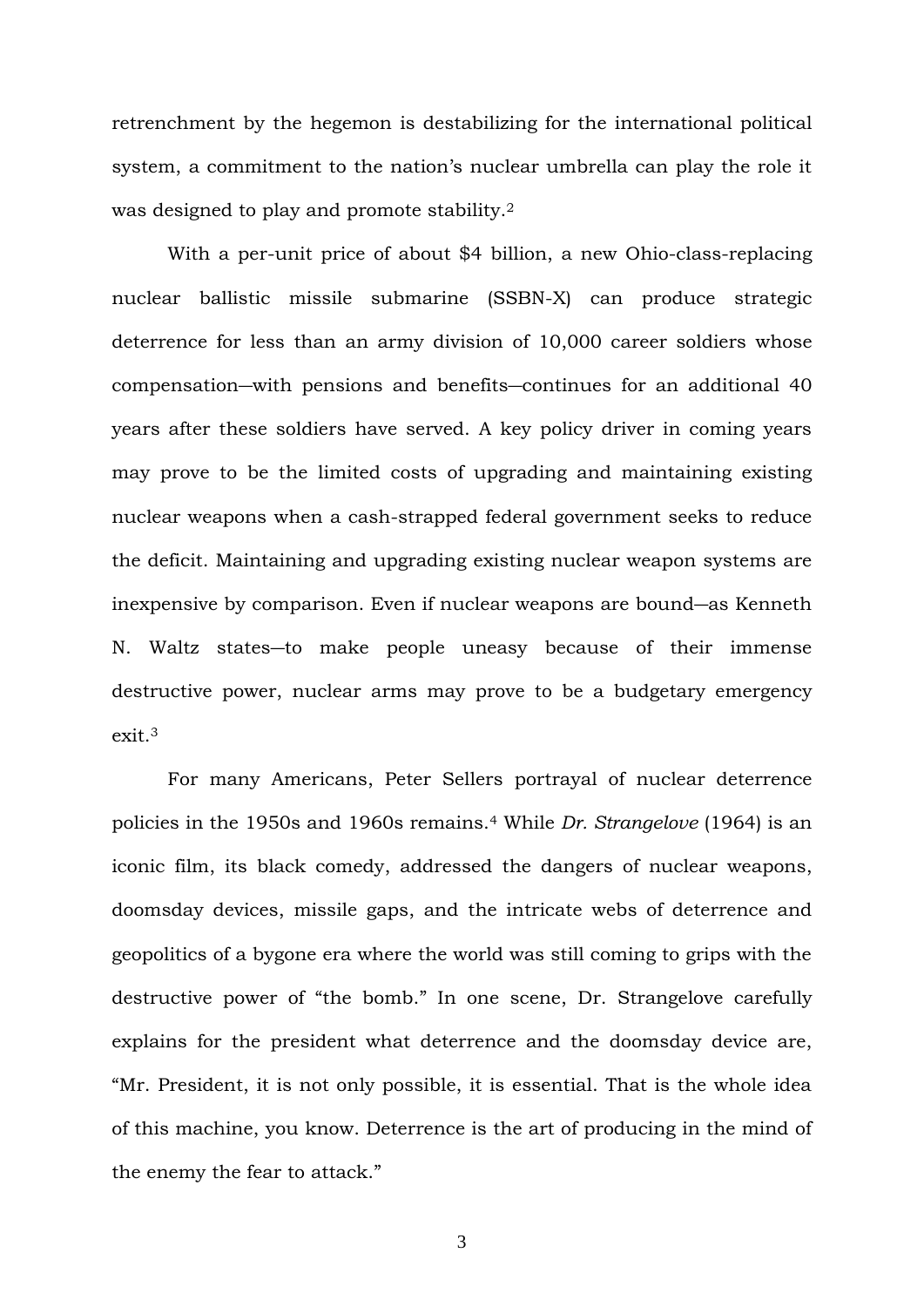Admittedly, this psychological aspect has not changed, but technology and operational experience have made nuclear weapons a safe and secure means of deterring conventional and nuclear attack. It is cyber deterrence is in a similar position to nuclear deterrence at the time of *Dr. Strangelove*. After a generation of neglect, deterrence, in its broadest meaning, is experiencing an overdue renaissance among scholars and policy wonks. For those advocates of nuclear zero that thought conventional precision attack would serve as a panacea for the nation's security challenges, the past twenty years were a disappointment.<sup>5</sup> They failed to deter a number of adversaries America has fought over the last two decades. Most importantly, they have proven all too expensive.

#### **Budgetary Realities**

Despite disengaging from Iraq and the start of reductions in Afghanistan the federal budget has a trillion dollar deficit. Employing 52% of the federal work force, the Department of Defense (DoD) is the largest federal employer, leaving it most susceptible to personnel cuts. <sup>6</sup> And with the 2012 defense and national security budgets equaling 63% of discretionary spending, cuts are likely to come to defense many times in the future. Cuts of 25% or more have an historical precedent.

To balance the budget, defense may see draconian cuts. Eventually, Americans must balance the welfare and warfare state when the permanent state of welfare and warfare drains society of its resources.<sup>7</sup> There is always the option of doing nothing, which could persist for a number of years, but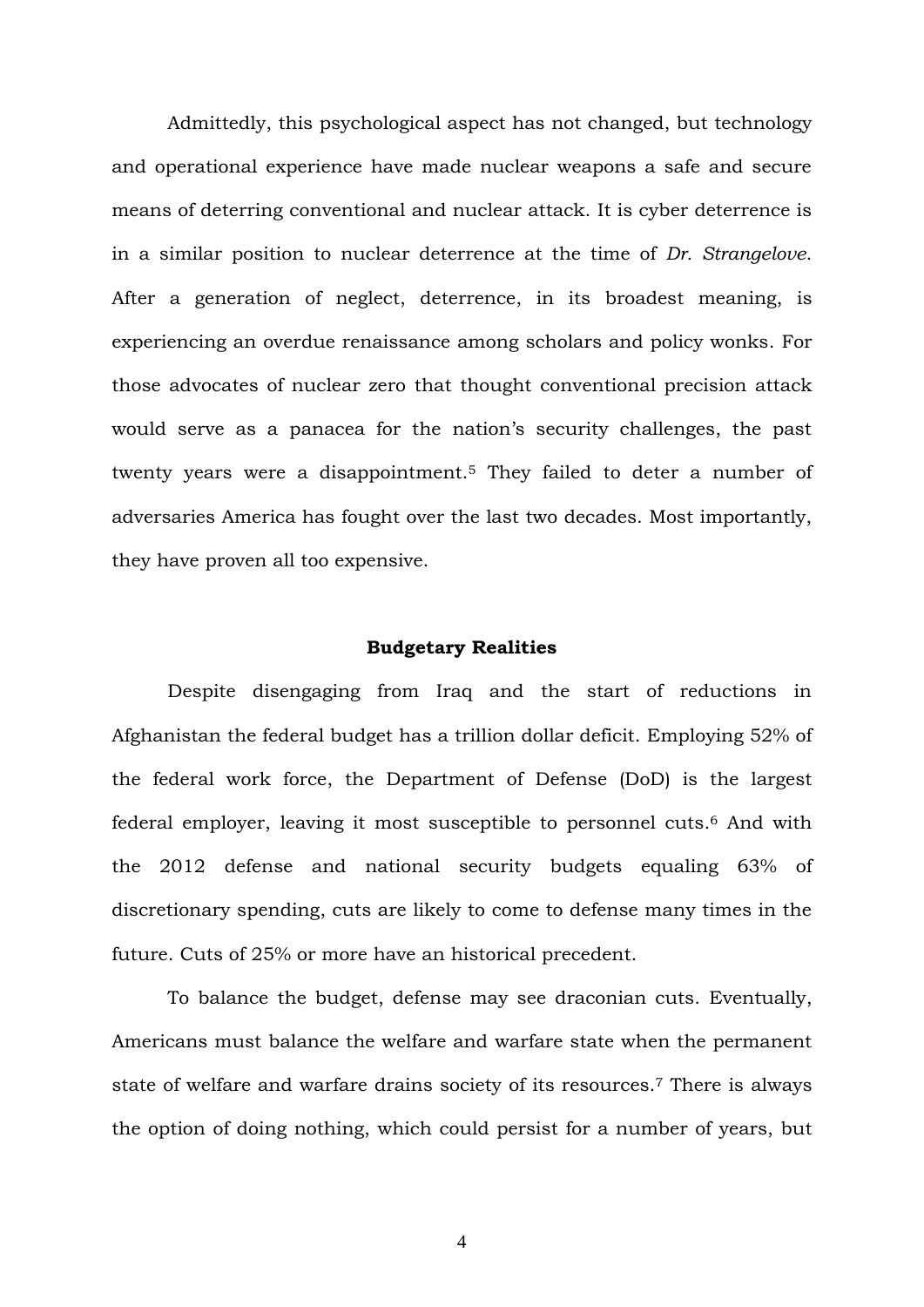the debt will continue to increase. Doing nothing is inviting because it feeds the political status quo; but the deficit and the debt do not go away.

### **Dwindling Conventional Forces**

Policymakers are realizing there is limited return on investment when fighting counter-insurgencies and occupying foreign countries.<sup>8</sup> Two schools of thought are vying for preeminence in post-Vietnam Conflict national security policy. First, there is one in which the Weinberger doctrine (1984) plays a central role. Here, the US should employ military force in conflicts with: an expected outcome, a given duration, public support, and where vital national interests are at stake. In short, realism is seeking to reassert itself. Second, whether neoconservative or neoliberal internationalist, employing economic and military power to move the world closer to democracy's certain victory is, at least inside the Beltway, the dominant view. President Bill Clinton's globalization and President George W. Bush's doctrine of preemption are two sides of the same coin.

This latter school of thought gave Americans Somalia, Bosnia, and Kosovo during the 1990s and Afghanistan and Iraq in the 2000s. While the country took an "acquisition holiday" during the 1990s, the 2000s saw defense spending increase dramatically in an effort to fight two wars. While the Iraq war is over and Afghanistan is winding down, the bill for replacing the nation's worn-out aircraft and ships is leaving Congress with sticker shock.

Personnel are also an expensive asset. With the largest number of personnel, the Army represents a third of defense costs. It is likely that the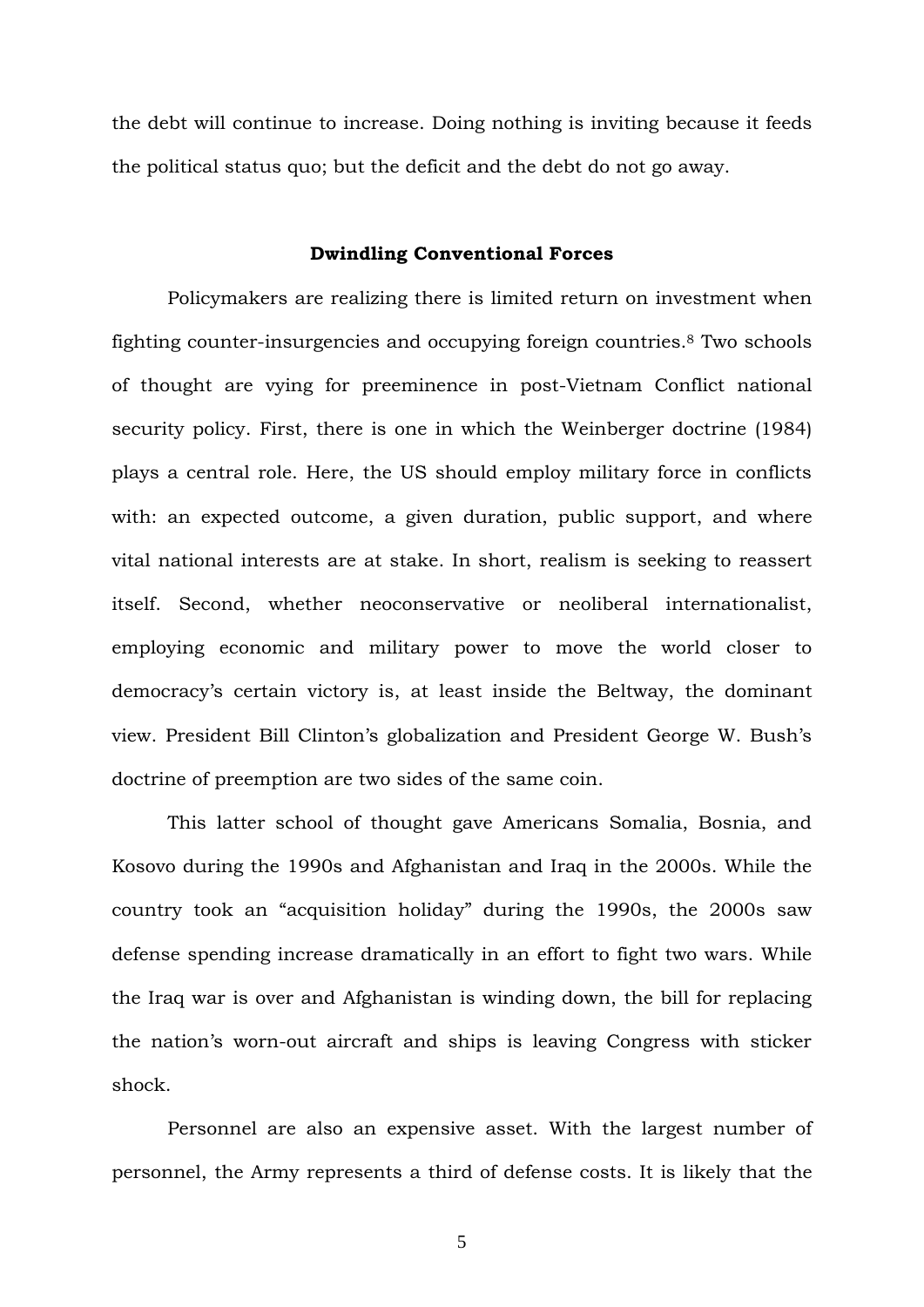nation's occupation force will be the prime target for reduction in size and capability and rightfully so. It was the Army that grew by almost 20% to meet the demands of Iraq and it is the Army that should shrink in its aftermath. This is not an issue of interservice rivalry, but a question of shifting strategic threats. The Marine Corps also grew during the 2000s and must also return to pre-conflict levels. For the Navy and the Air Force, the past decade was hard times. Absent the services and DoD finding a way to bring down acquisition costs, this decade may prove even tougher.

With all of the previous doom and gloom said, realist advocates of the nuclear arsenal have an opportunity to offer a different and more cost effective vision for national security, but it must include cyber. First, and most importantly, they must overcome Washington's predilection toward costly action and offer a compelling case for restraint on a grand scale. Second, they must move beyond nuclear deterrence and offer a full spectrum of deterrence options, with cyber deterrence they central addition.

#### **Cyber Deterrence**

Had Dr. Strangelove been an advisor and scientist in today's department of defense, it is certain that cyber deterrence would play a central role in his deterrence thinking. With cyberspace all the rage within the national security community, it should come as no surprise that cyber deterrence is a rapidly developing area of opportunity. While Cyber weapons lack digital lethality, the ability to kill other systems and create havoc in an adversary's society—with significant human suffering as a side effect creates the potential to deter an adversary. Deterrence is built on fear that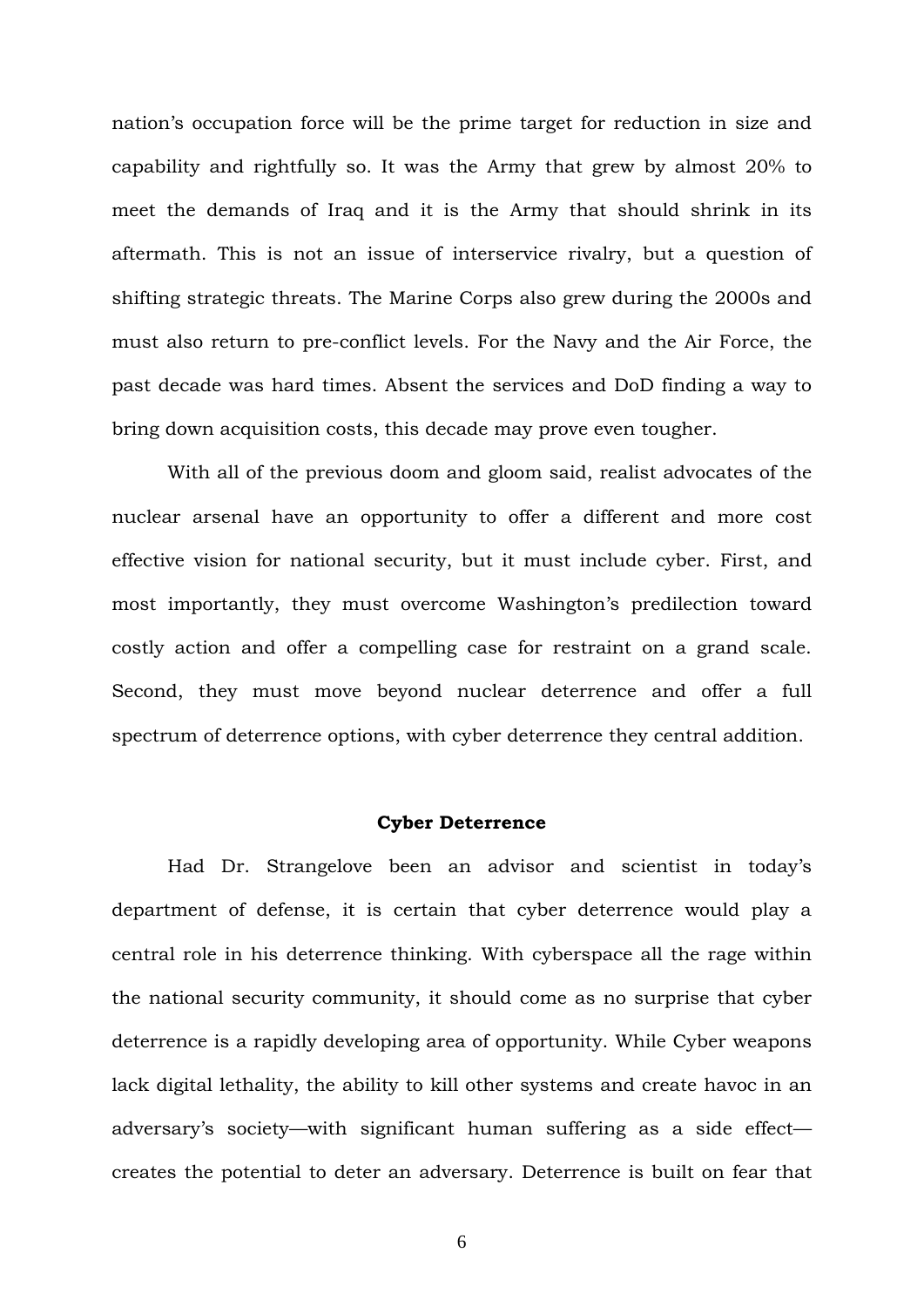something painful will happen if an adversary attacks. While it is true that cyber weapons have yet presented a visible threat of mass destruction—as nuclear and conventional arms have—this is changing. It is important to understand both the options embedded in cyber deterrence and the actions that are feasible. Cyber weapons have global reach at a limited cost, but are linked to questions of digital lethality, traceability, and attribution to an originator. After the Stuxnet attack in which malicious code entered the computer networks of the Iranian nuclear program and physically destroyed equipment by manipulate operating speeds, the legal community started a review of cyber weapons. There was no control over where, how, and when Stuxnet proliferated in computer systems according to the legal challenge. Therefore, it was assumed that it could create civilian harm and by doing so become illegal by international law. A combination of the absence of destructive power and the soon-established precedence that cyber weapons are not precise military targets and, therefore, in conflict with international law, erode the opportunity of replacing conventional deterrence with cyber deterrence preparing the way for further reliance on nuclear deterrence. Thus, cyber deterrence is in need of significant development.

## **Nuclear Deterrence**

In the coming decades, nuclear arms can play a greater role in comparison to the last two decades. Nuclear arms are the only weapons that project power from Spitsbergen to Polynesia simultaneously, without moving military hardware or personnel. Political theorist Kenneth N. Waltz argued that the power of nuclear arms lies in not what you do with them, but what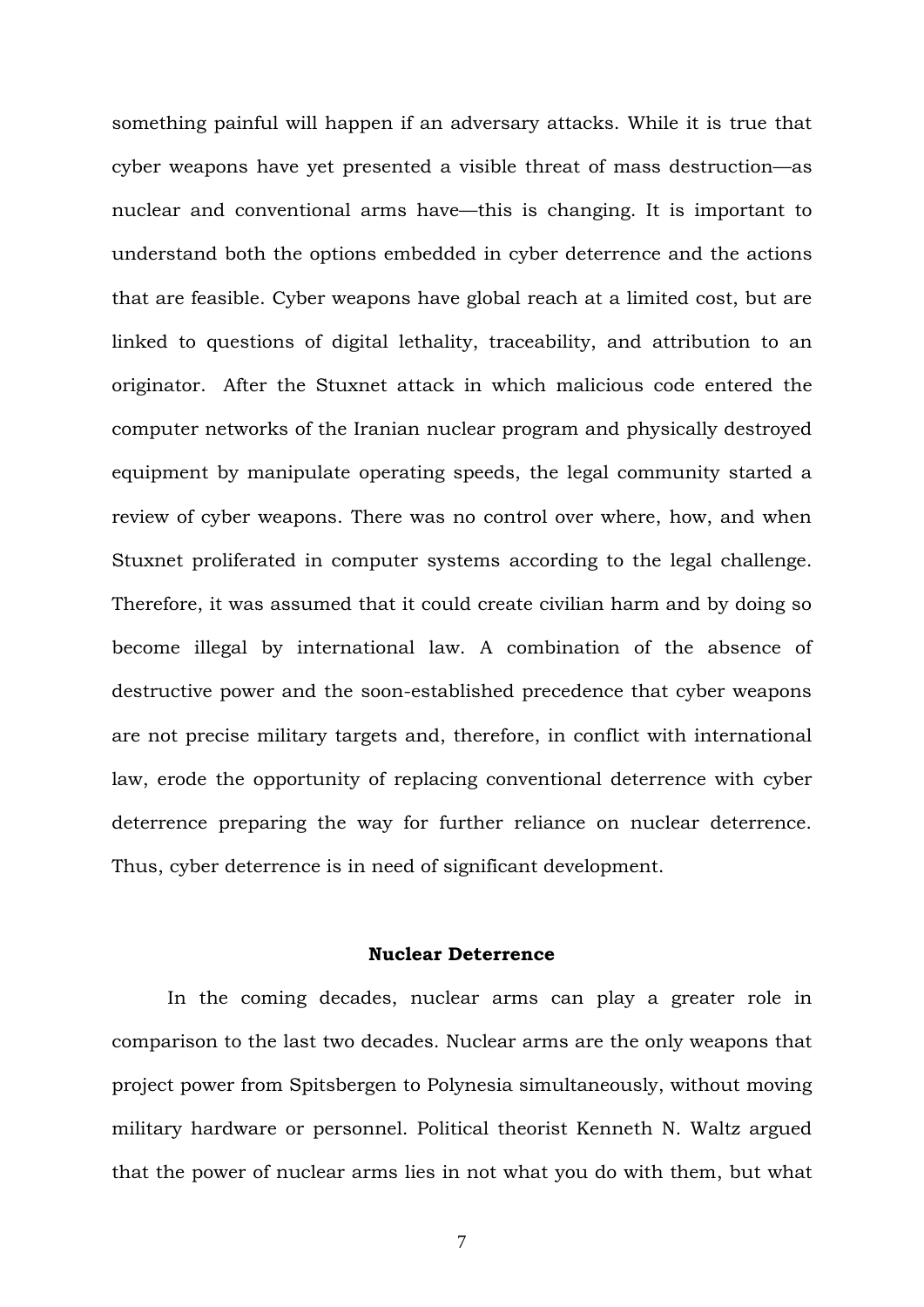you can do; an argument he was not alone in making. Under severe budgetary pressures, nuclear arms maintain the nation as a great power regardless of economic, cultural, or other influence—a point the Russians understand well. This reasoning also led the United Kingdom to make submarines with nuclear arms a priority, even after the deepest defense cuts since the post-World War II drawdown.

Reliance on nuclear arms to maintain geopolitical equilibrium is visible in Siberia and Russia's Far East, where a resource-rich wilderness borders a resource-craving China. Russia's ability to defend and uphold the territorial sovereignty of its far east relies heavily on nuclear arms. Nuclear arms are returning as a tool of power—even if incrementally.

#### **Boom Time for Boomers, Bombers, and Ballistic Missiles**

Austerity and extensive defense budget cuts are triggering renewed interest in the nuclear triad. While the price of boomers, bombers, and intercontinental ballistic missiles (ICBM) may seem relatively high, at less than 10% of the defense budget, both figuratively and literally they offer the greatest bang for the buck. Nuclear submarines projects awe-inspiring and stealthy power beyond the force any armored division or army corps can ever achieve. Bombers allow the president to signal adversaries in a way submarines and missiles cannot. ICBMs increase the threshold for launching an attack against the United States by forcing an adversary to attack the homeland should they seek to destroy our ability to return fire. While the triad may, at first glance, have appeared expensive and outdated after the Cold War, a fiscally constrained military that seeks to maintain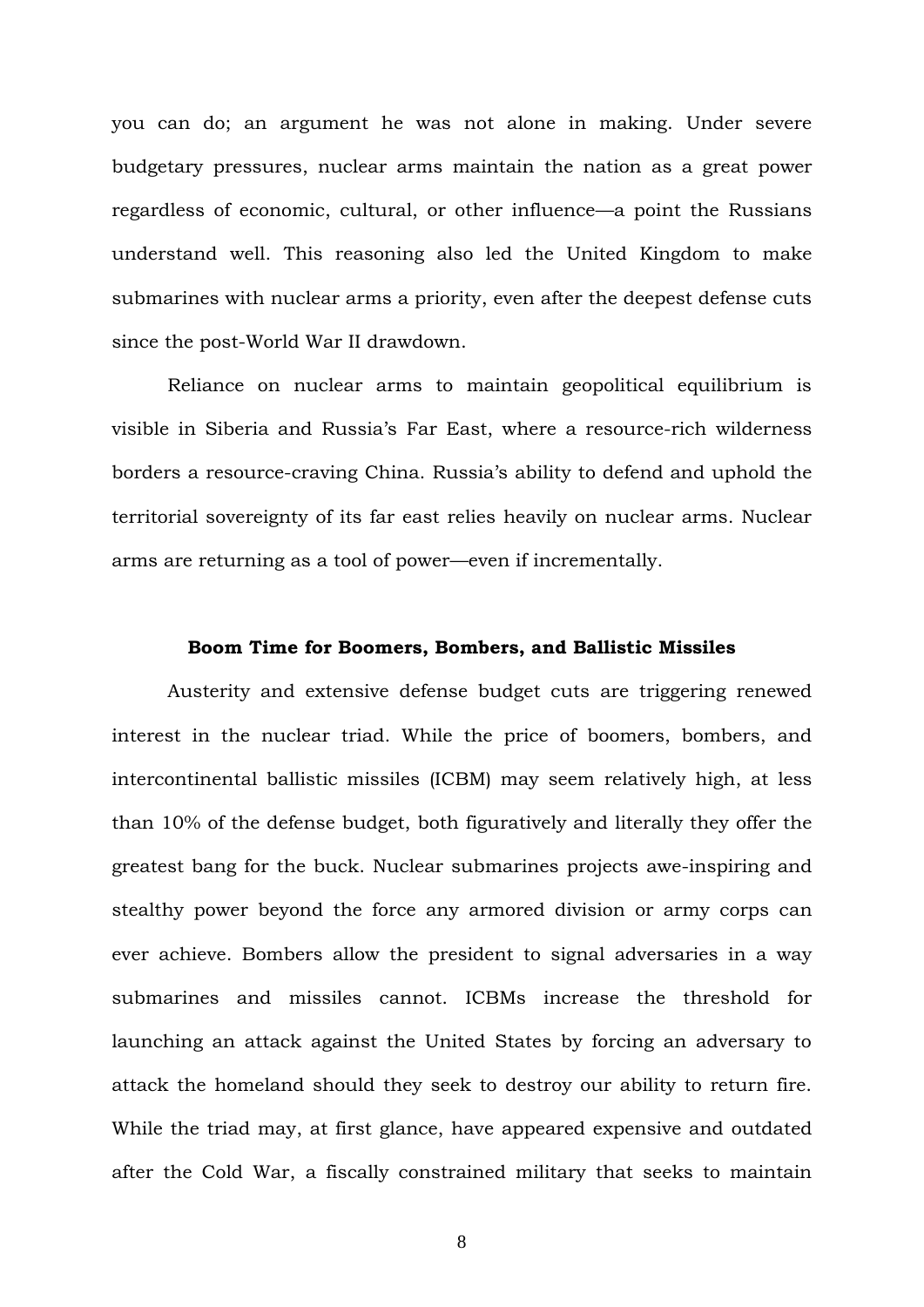stability across the globe, requires a robust arsenal as means to preventing great powers from beginning and/or escalating conflicts that could go nuclear. <sup>9</sup> In short, they deter and limit great power conflicts, which have proven costly for the United States.<sup>10</sup>

### **Affordable Deterrence**

The United States has no other option than to seek innovative ways to decrease defense costs without losing deterrent power and risking national security. Henry Kissinger once argued that "The absence of alternatives clears the mind marvelously." The future of American deterrence will be connected to affordability. After the era of endless money, as Robert Gates calls the years after 9/11, there are tough decisions to make. Even if defense cuts are imminent, there are several advantages for the US that can be exploited to achieve affordable defense; the nuclear arsenal is key affordability.

Despite advances in technology the country still enjoys geopolitical advantages; the Pacific and Atlantic oceans protect the country from a variety of conventional military threats. In comparison to other nations, the country is safe geopolitically. The cost to defend the homeland is far less than conducting large-scale, counter-insurgency operations in remote countries—invade, occupy, and rebuild. In general, neighbors to both north and south are friendly (I say in general because of the drug war in Mexico).

From a long-term financial viewpoint, defense focused on the American homeland requires a smaller land force in comparison to today's. With deterrence, intelligence, and the ability to intercept incoming aircraft or missiles enabled by systems that are capital intensive and sophisticated, fewer personnel are required to defend the homeland.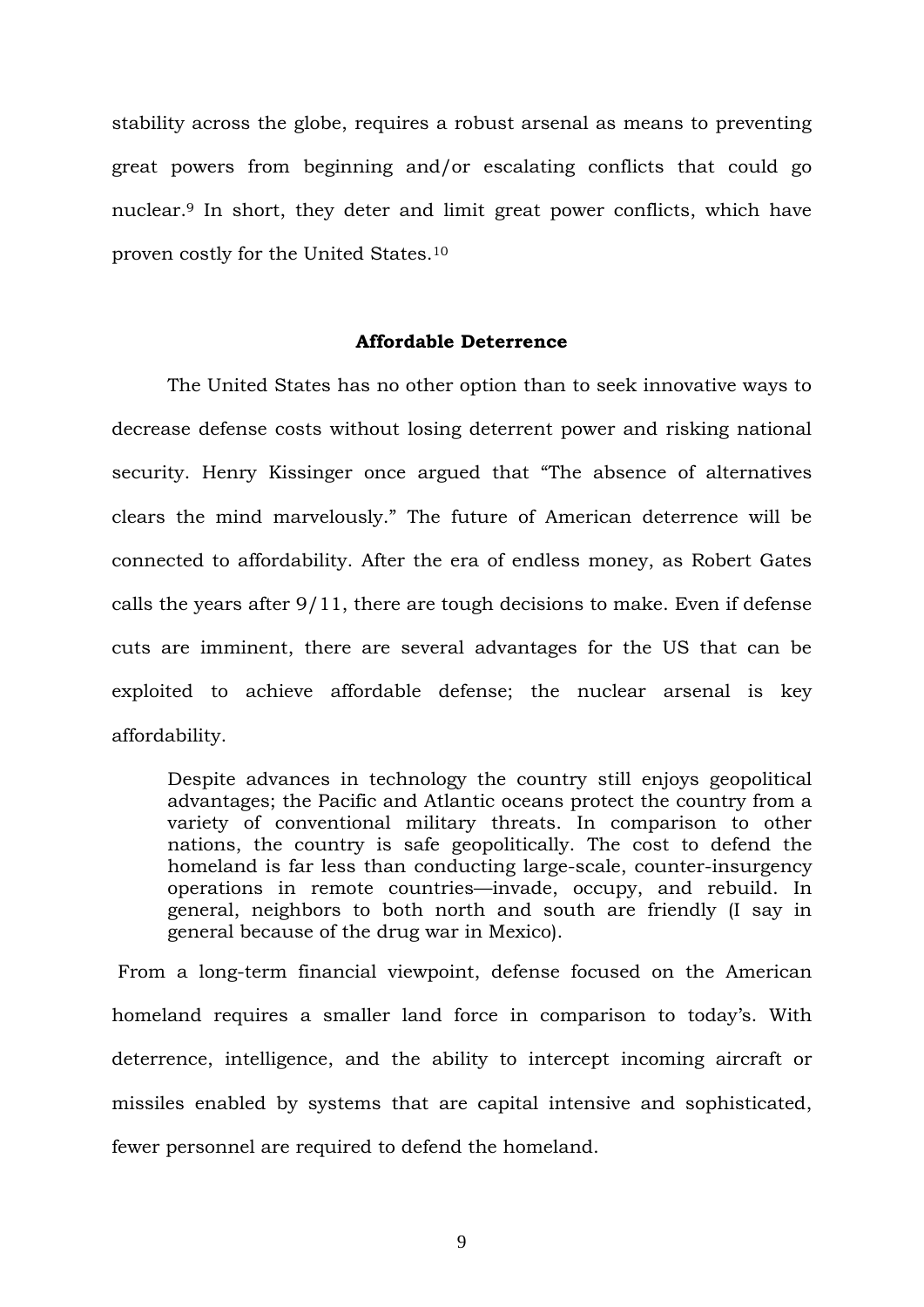According to Kenneth N. Waltz, deterrence is what you can do, not what you will do. The Second World War started with the Germans misjudging the British and French governments' seriousness to go to war for Poland's freedom by believing that neither the French nor the British were in a position to wage war against Germany in August 1939. The will was of lesser consideration since the Germans reasoned that a nation that is not prepared to go to war will not go to war. The Germans correctly identified a lack of Allied capability. Thus, France was forced into a humiliating peace settlement, resulting in an occupied Paris and the ragtag survivors of the British Expeditionary Forces fled to Britain over Dunkirk after a horrifying defeat.

Throughout history, adversaries have taken steps toward each other that escalated quickly because they underestimated the options and determination of the other based on the presence of resources of war at hand. Because of this, it is important that America is clear about its intentions and capability. The current "no first use" doctrine of the United States is flawed in that it does not strike fear into the hearts of our adversaries by promoting strategic ambiguity. Because it establishes clear red lines, adversaries are encouraged to push the United States to the edge, which is clearly established in policy. It may also be an unwise policy when cyber deterrence reaches maturity.

The United States is the only nation that has used nuclear arms at war when it eradicated two Japanese cities at the end of World War II. None have yet to employ the nuclear option in cyberspace. America is, after all, the only nation that has used nuclear weapons—credibility that should not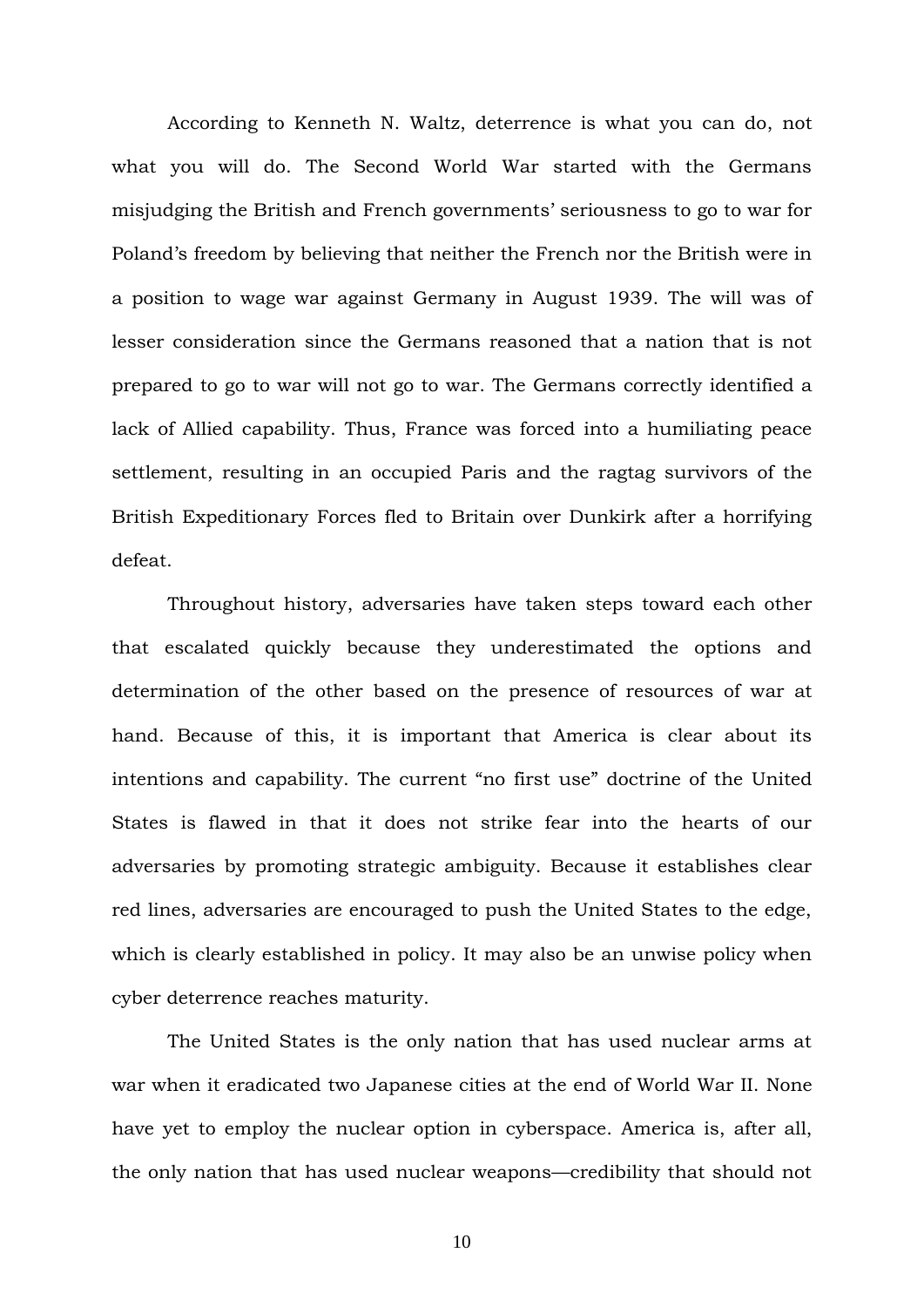be frittered away. For any potential adversary, it is a lethal fact. It might not color the minds of the current American leadership, but it influences foreign leaders. Deterrence relies upon will and capability. If the United States can no longer deter with conventional forces; cyber attack is restrained by international law and military doctrine; international sanctions are ineffective; and coalition building is beyond financial reach; nuclear deterrence becomes the primary upholder of strategic deterrence. When austerity removes other strategically deterring options and the United States is left with nuclear deterrence, Dr. Strangelove and his doomsday machines (cyber and nuclear) can make their triumphal return.

America's ability and willingness to wage all-out war is validated by strategic deterrent patrols, bombers sitting on alert, launch-ready missiles, and an offensive cyber-geddon capability. With these assets ready to reach global targets, deterrence is upheld. No matter whether we want it, believe it, like it, or imagine it, federal austerity will force radical change in the nation's defense posture, which is likely to lead to a greater reliance on nuclear and cyber arms.

<u>.</u>

<sup>&</sup>lt;sup>1</sup> Department of Defense. (2012). Sustaining U.S. Global Leadership: Priorities for 21st Century Defense. January 2012. Retrieved from: http://www.defense.gov/news/Defense\_Strategic\_Guidance.pdf

 $2$  Keohane, Robert O. (1980). The Theory of Hegemonic Stability and Changes in International Economic Regimes, 1967-1977 in Holsti, Ole R.; Siverson, Randolph M., George, Alexander L Change in the international system. Boulder, CO: Westview Press.

<sup>&</sup>lt;sup>3</sup> Waltz, Kenneth N. (1990). Nuclear myths and political realities. American Political Science Review, 84(3).

<sup>4</sup> Renaker, John (2000). Dr. Strangelove and the Hideous Epoch. Claremont: Regina Books.